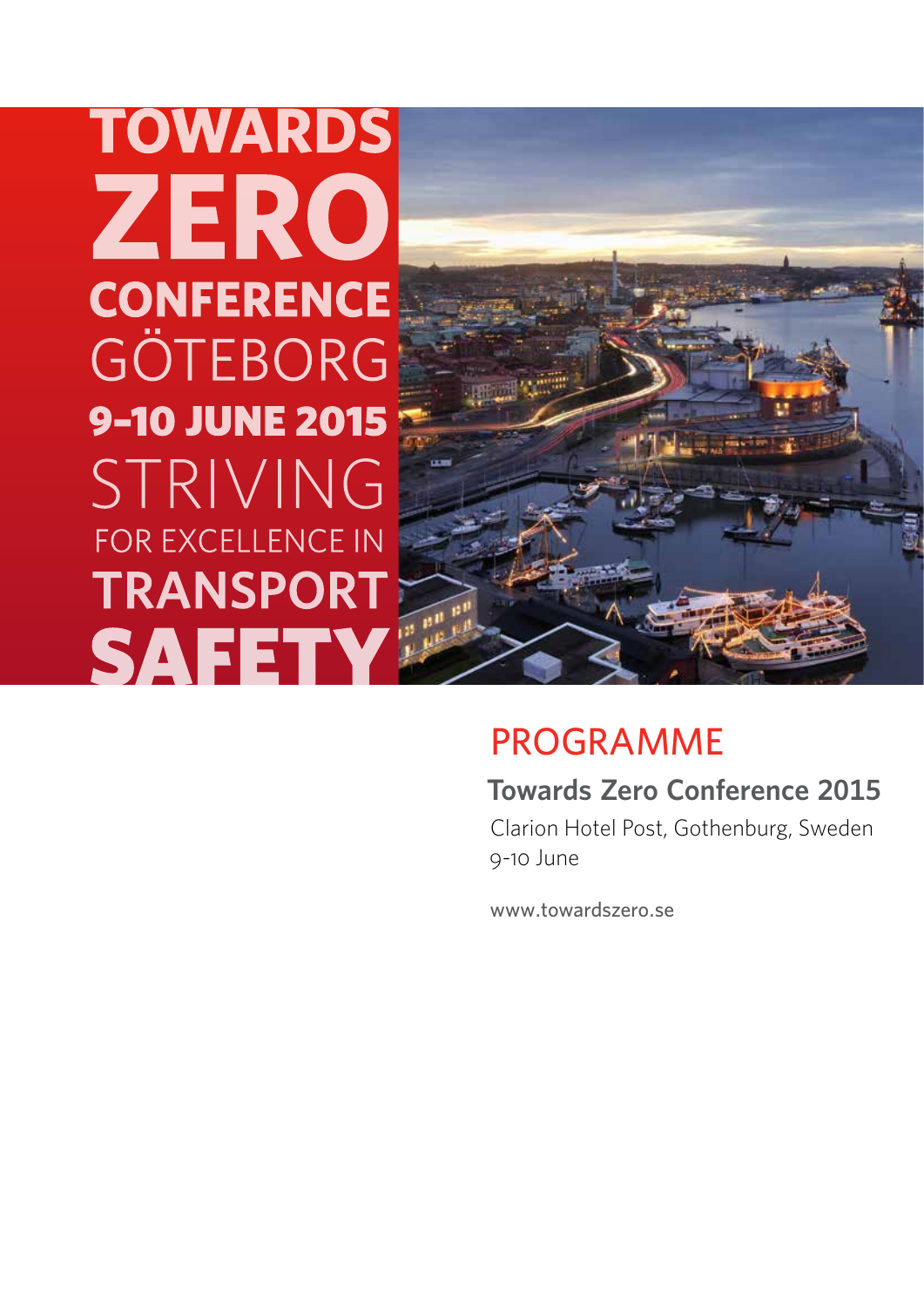# CONTENT

| Welcome                               | 3 |
|---------------------------------------|---|
| Programme 4 June                      | 4 |
| Programme 5 June                      | 5 |
| Dinner at the Göteborg Opera          | 6 |
| Information on the city of Gothenburg | 6 |
| Organisers                            | 7 |

# Striving for excellence in transport safety

How do we achieve Vision Zero in road and railway safety?

We are here to discuss best practice, innovation and future challenges. Increases in road and rail traffic have, in the past, resulted in a greater number of casualties. Recent initiatives by governments, academia and industry across the globe have shown that this trend can be reversed.

The main topics of the conference are:

**Safety Culture** – Vision Zero as a tool for dedicated leadership from both a societal and an organisational perspective.

**Automated Transport** – What changes to our society will automated transport generate?

**Urbanisation and Liveable Cities** – Cycling, walking and public transport will form the basis of urban transportation in the future. How do we design urban transportation to avoid death and serious injuries?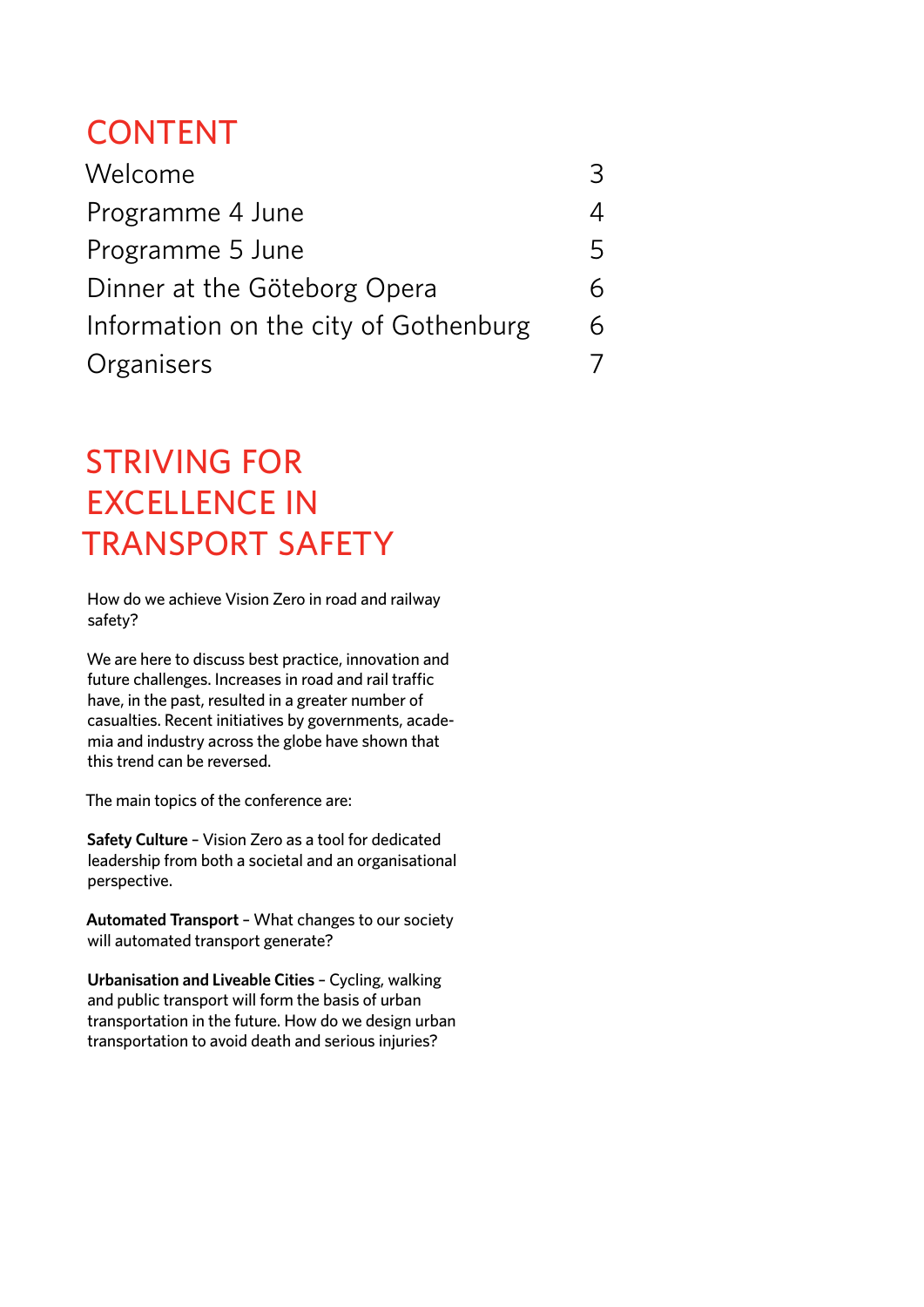# WELCOME TO SWEDEN and the Towards Zero Conference

Road and railway safety is a global concern. The situation may seem catastrophic at times but there is hope. There are many good examples of how systematic safety improvements can lead to casualty reductions on road and rail. We have the confidence to set a "Towards Zero" long-term target. But there is a long way to go, and we need to co-operate to develop strategies and exchange experience. We also need to understand and meet any new challenges and global trends that will play a major role in the development of safer communities and transport systems.

The Towards Zero Conference is an excellent opportunity to learn about, and discuss trends and strategies for, improved safety. The Conference will also allow knowledge transfers and corporate exchanges between road and rail safety strategies.

We are looking forward to two interesting days with the opportunity to interact with colleagues, new and long-established, and hope that we will come up with, and share, new ideas.

Welcome!



Anna Johansson *Swedish Minister Infrastructure Ministry of Enterprise and Innovation*





Torbjörn Suneson *Acting Director-General The Swedish Transport Administration*



Maria Ågren *Director-General The Swedish Transport Agency*



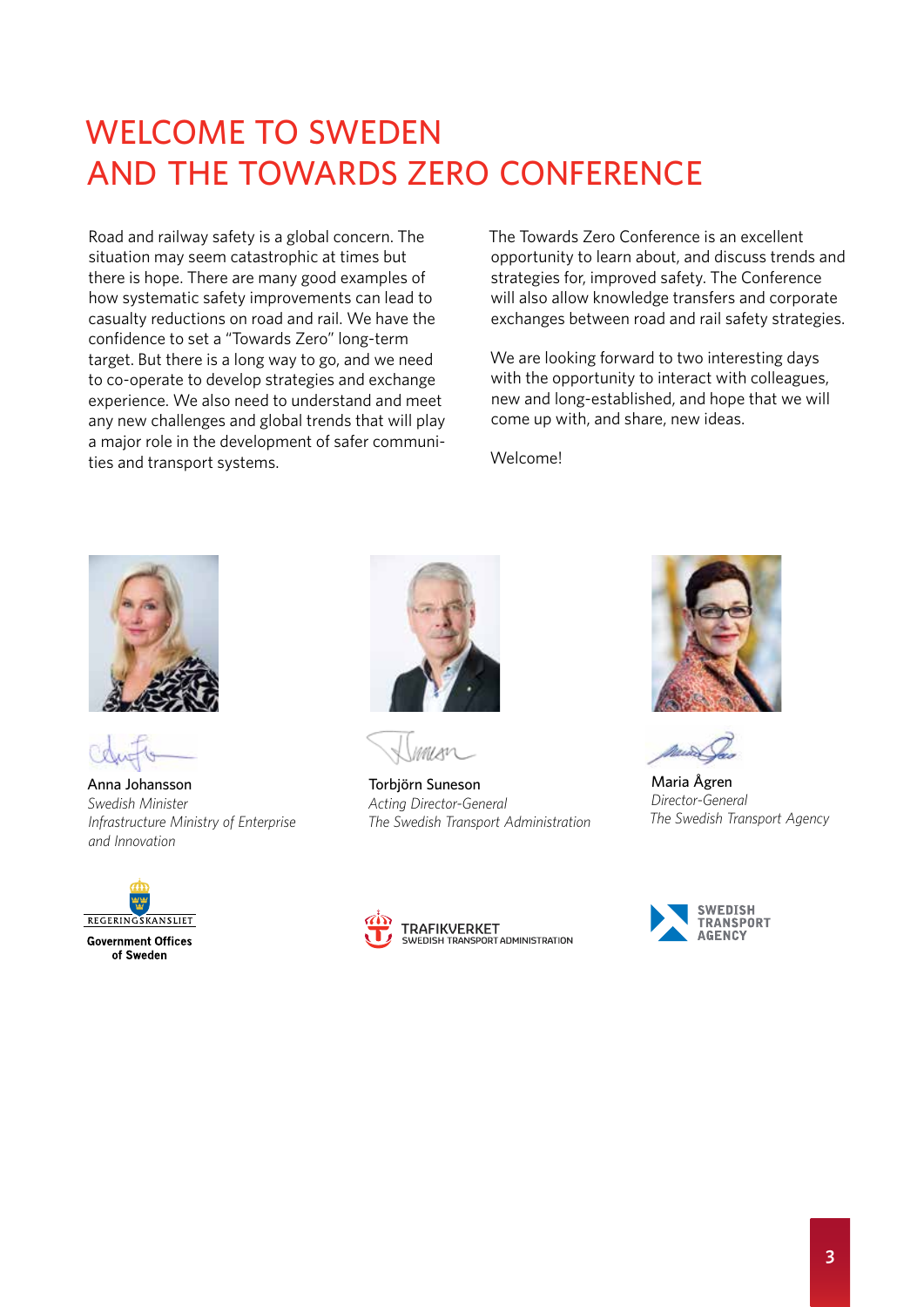# PROGRAMME

For each session, the first speaker will provide facts and context, and two keynote speakers will introduce the subject. The keynote introduction will be followed by a longer discussion where two or three discussants are invited to give their views

### **9 June 2015**

### **09.00–10.00 Registration, Clarion Hotel Post**

Coffee is served

#### **10.00–11.00 Opening Ceremony**

*Anna Johansson, Swedish Minister for Infrastructure Fotis Karamitsos, Deputy Director, Directorate-General, Mobility and Transport, European Commission Torbjörn Suneson, Acting Director-General, Swedish Transport Administration*

*Maria Ågren, Director-General, Swedish Transport Agency Etienne Krug, Director, World Health Organization* 

#### **11.00–12.00 Session Vision Zero**

On 9 October 1997, the Swedish parliament adopted Vision Zero as a new long-term goal and direction. In accordance with this decision, the long-term goal of road safety is that no one should be killed or seriously injured as a result of accidents in the road system (Vision Zero); and the road system's design and function should be adapted to these requirements. Vision Zero has spread to the whole transport sector and to different countries and jurisdictions around the world. It is now also employed in other policy sectors. Although there are some basic principles that underpin Vision Zero, the strategies are continuously evolving due to changes in our societies and new knowledge. The Vision Zero is also subject to adjustments and improvements, based on different contexts around the world. In this session Vision Zero and its basic principles will be explored and an example of its adoption in another jurisdiction will be presented. Some thoughts on 'Vision Zero for tomorrow' will also be presented.

#### The Swedish Vision Zero

*Matts-Åke Belin, Project Manager Vision Zero Academy*

#### Safe system approach in Australia

*Samantha Cockfield, Senior Manager Road Safety and Marketing, Transport Accident Commission in Victoria, Australia*

#### Vision Zero of tomorrow

*Maria Krafft, Director of Sustainability/Traffic Safety, Swedish Transport Administration*

Panel

together with the keynote speakers. The discussants will share their knowledge, experience and views from different sectors of society. The audience will be invited to participate in the discussion. Finally there will be a summery and conclusion.

#### **12.00–13.30 Lunch**

### **13.30–15.00 Session A – Safety Culture**

It is a well-known fact that a society's safety culture, its different branches and sectors (e.g. road and railway sectors) and organisational development are essential to achieve good safety results. Safety culture is an evolutionary concept and it seems that societies, sectors and organisations develop their safety culture through different phases, from a pathological phase to an advanced safety culture based on Vision Zero. In this session, a safety culture based on Vision Zero will be discussed from a societal point of view, as well as from an organisational level. The need for committed leadership will also be discussed.

13.30 Facts *Jonas Stier, Professor Mälardalen University, Sweden* 13.40 The Importance of political leadership  *Keynote Speaker: Polly Trottenberg, Commissioner of the New York City Department of Transportation* 13.55 The Role of authorities in the development of a safety culture *Keynote Speaker: James Lyons, Nuclear Safety Advisor, former Director of Nuclear Installation* 

 *Safety at the International Atomic Energy Agency (IAEA)*

- 14.10 The Importance of a societal safety culture from an organisational perspective *Discussant: Matts-Åke Belin, Project Manager Vision Zero Academy*
- 14.15 External factors influencing the safety culture of organisations  *Discussant: Barry Kirwan, Safety, R&D Coordi nator EUROCONTROL*
- 14.20 Panel
- 14.55 Conclusion  *Jonas Stier, Professor Mälardalen University, Sweden*

### **15.00–15.30 Coffee break**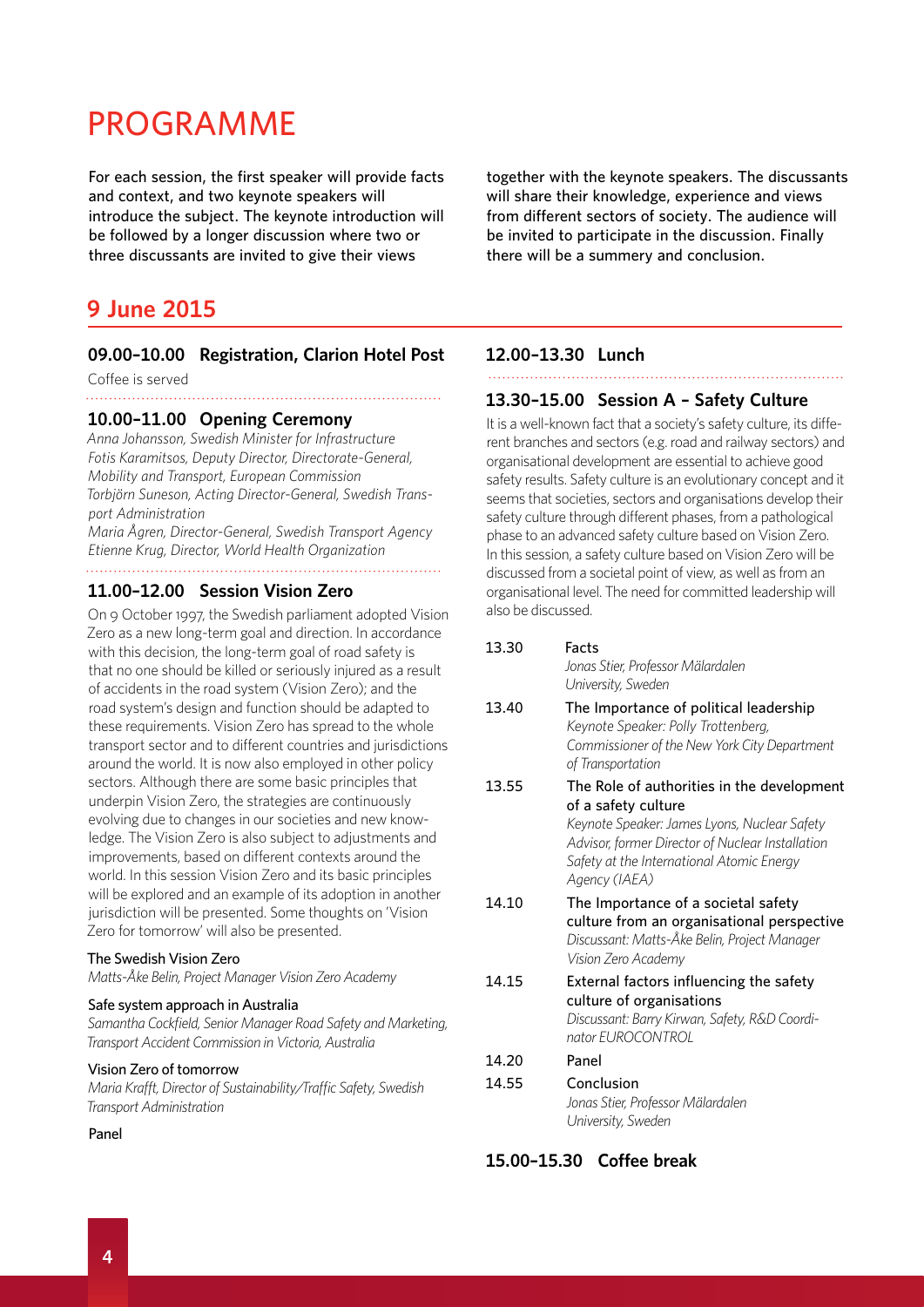#### **15.30–17.00 Session B – Automated Transport**

As the transport sector develops, a growing number of routine tasks concerning the driving process are supported – and will potentially be taken over – by technical systems. This applies to both roads and railways. There is an urgent need for vehicle and infrastructure designers to cooperate in this development. Shared visions and strategies will be essential in the introduction of automated transport.

15.30 Facts  *Azra Habibovic, Senior Researcher, Cooperative Systems, Viktoria Institute, Sweden* 15.40 When can we have automated cars on

 our roads?  *Keynote Speaker: Håkan Samuelsson, President and CEO Volvo Car Group, Sweden*

## **10 June 2015**

#### **09.00 – 09.45 Opening day 2**

#### Road and vehicle safety of tomorrow

*Mark R. Rosekind, National Highway Traffic Safety Administration, USA*

#### The Role of a multinational company in working towards Zero Accidents

*Niklas Gustavsson, Chief Sustainability Affairs, Volvo Group, Sweden*

#### Acting on transport safety

*Fotis Karamitsos, Deputy Director, Directorate-General, Mobility and Transport, European Commission*

### **10.00 – 11.30 Session C – Urbanisation and Liveable Cities**

Today more than half of the world's population lives in cities. This number is continually growing. It will almost double by the year 2050. Quality of urban life and sustainable urban development are major societal challenges. As a society strives to eradicate death and serious injuries in the transport system, these challenges must be faced. This session will concentrate on these challenges and present innovative solutions for areas where public transport, cycling and walking form the basis of urban mobility.

10.00 Facts  *Kerstin Gustafsson, Director, Streets, Parks and Public Spaces, City of Malmö, Sweden* 10.10 A change of mind – Towards Cities for People

> *Keynote Speaker: Shana Baker, Department of Transport, Washington, USA*

- 15.55 If the transport system is getting automated, what will our cities look like?  *Keynote Speaker: Anneli Hulthén, Municipal Commissioner City of Göteborg* 16.10 Reflections on a legal framework for automated transport  *Discussant: Peter Larsson, Senior Advisor on Road Safety, Swedish Transport Agency* 16.15 Automated Rail Control  *Discussant: Michel Ruesen, Managing Director, European Rail Traffic Management System, Users Group*  16.20 Panel 16.55 Conclusion  *Anders Lie, Specialist Traffic Safety, Swedish Transport Administration* 17.00 Information on this evening's events
	-
- 10.25 Saving lives through Vision Zero and cities safer by design  *Keynote Speaker: Claudia Adriazola-Steil, Director, Health & Road Safety Program WRI Ross Center for Sustainable Cities* 10.40 Integrated station and real estate design for increased customer safety and satisfaction *Discussant Transport: Peter Viinapuu, CEO MTR, Sweden* 10.45 The American vision for Vision Zero  *Discussant Safety: Leah Shahum, Founder & Director Vision Zero Network, USA* 10.50 What makes cities accessible?  *Discussant Accessibility: Niels de Bruin, Landscape Architect, White Architects, Sweden* 10.55 Panel 11.25 Conclusion  *Kerstin Gustafsson, Director, Streets, Parks and Public Spaces, City of Malmö, Sweden* **11.30–12.00 Closing/Conclusion** *Fotis Karamitsos, Deputy Director, Directorate-General, Mobility and Transport, European Commission*

*Deborah Malta, Director, Department of Noncommunicable Diseases, Surveillance and Health Promotion Ministry of Health, Brazil Torbjörn Suneson, Acting Director-General, Swedish Transport Administration Maria Ågren, Director-General, Swedish Transport Agency* 

#### **12.00 – 13.00 Lunch**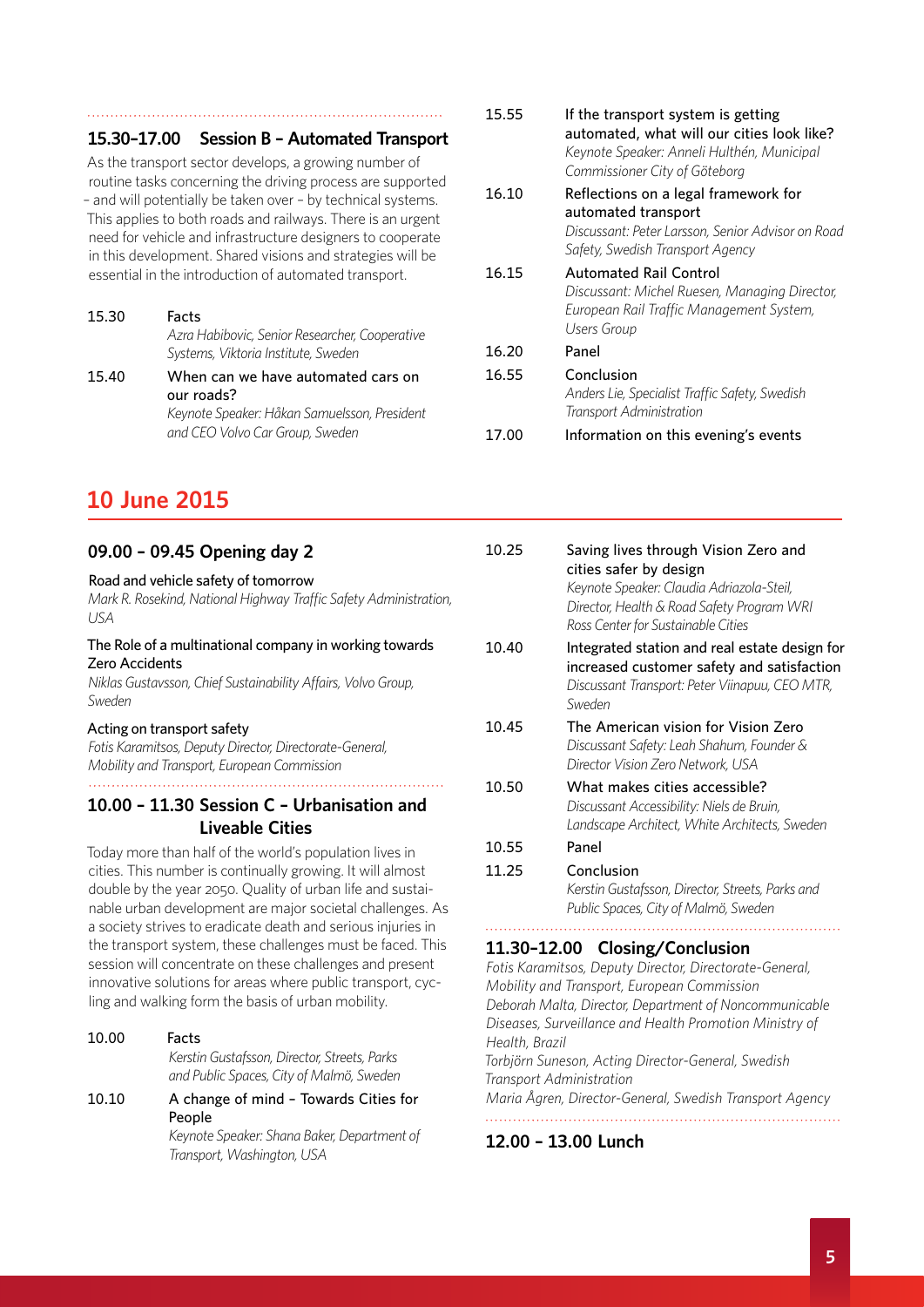# DINNER AT THE GÖTEBORG OPERA

(GOTHENBURG OPERA HOUSE)

9 June 2015

- 18.30 Boat trip (The Paddan Boats) through the city of Gothenburg
- 19.00 Dinner at the Göteborg Opera
- 22.10 Buses to Clarion Hotel Post



*Map showing the route from Clarion Post Hotel to Paddanbåtarna (The Paddan Boats)*

CLARION POST TILL PADDANCE **The Paddan Boats**

Situated on the waterfront in the inner harbour, the Gothenburg Opera House (The Göteborg Opera) is truly tuned in to the city's cultural scene. Hundreds of performances have been put on here, including classics like Romeo and Juliet and The Marriage of Figaro, as well as more modern works including Les Misérables and Chess. Audiences can enjoy a broad repertoire of opera, dance, concerts and musicals.

The opera house was designed by Jan Izikowitz and opened in 1994. He sought his inspiration in the port environment and the world of opera, which is why silhouettes of ship hulls, billowing sails, bridges and port cranes can be discerned in the building's architecture.

Izikowitz created a truly spectacular building, but the best experiences are to be found in the two auditoriums. During its inauguration in 1994, the first audience took part in a celebra-

tion of Swedish opera history and the promise of a future filled with culture, culminating in an 'impossible' meeting only feasible on stage. The delighted audience witnessed the current King Carl XVI Gustaf standing face to face with two previous Swedish regents: Gustav II Adolf (1594 – 1632), the king who founded Gothenburg almost 400 years ago, and Gustav III (1746 – 1792), who was known among other things for his great love of theatre. Also present at the inauguration was another member of Swedish 'royalty', internationally celebrated dramatic soprano and godmother of Göteborg Opera, the late Birgit Nilsson.

In addition to the stages, the building also houses conference and meeting spaces, as well as a top tier restaurant. On the evening of 9 June, conference delegates will be served dinner at Göteborg Opera, and you will be able to sample both the culinary and theatrical delights of Gothenburg.

# INFORMATION ON THE CITY OF GOTHENBURG

Gothenburg is Sweden's second largest city, with 550,000 inhabitants in the urban area. Almost 400 years old, the city has been called New Amsterdam and Little London due to the Dutch and British influences in its early history. The city center is pleasantly concentrated making sightseeing by foot easy, and there is plenty to see and do here.

You don't need to walk far to discover that Gothenburg offers a rich and varied food culture, with everything from food trucks and cafés to Michelin-starred restaurants. It is no exaggeration to say that there's an eatery on almost every corner.

The many parks, gardens and green areas in the center bolster the impression of a beautiful, pleasant city, as does the hospitality of the locals. When you meet them you may not believe you're in a big city; the vibrancy is here, certainly, but the pace is nice and calm.

Some of the best-known companies in Gothenburg are Volvo, Hasselblad and SKF. It is also home to Scandinavia's largest port, handling goods equivalent to roughly a third of all foreign trade. There used to be a major shipbuilding industry here, and the quaysides on both sides of the river still bear the traces of Gothenburg's heyday as a maritime city.

The links to the sea and to Volvo are two major reasons why the Volvo Ocean Race will once again be decided here. Whoever crosses the finishing line first on 27 June 2015, there will be celebrations all over the city.

Visit the Tourist information: Mässans gata 8, Gothenburg Tel: +46 31 368 40 00

www.goteborg.com/en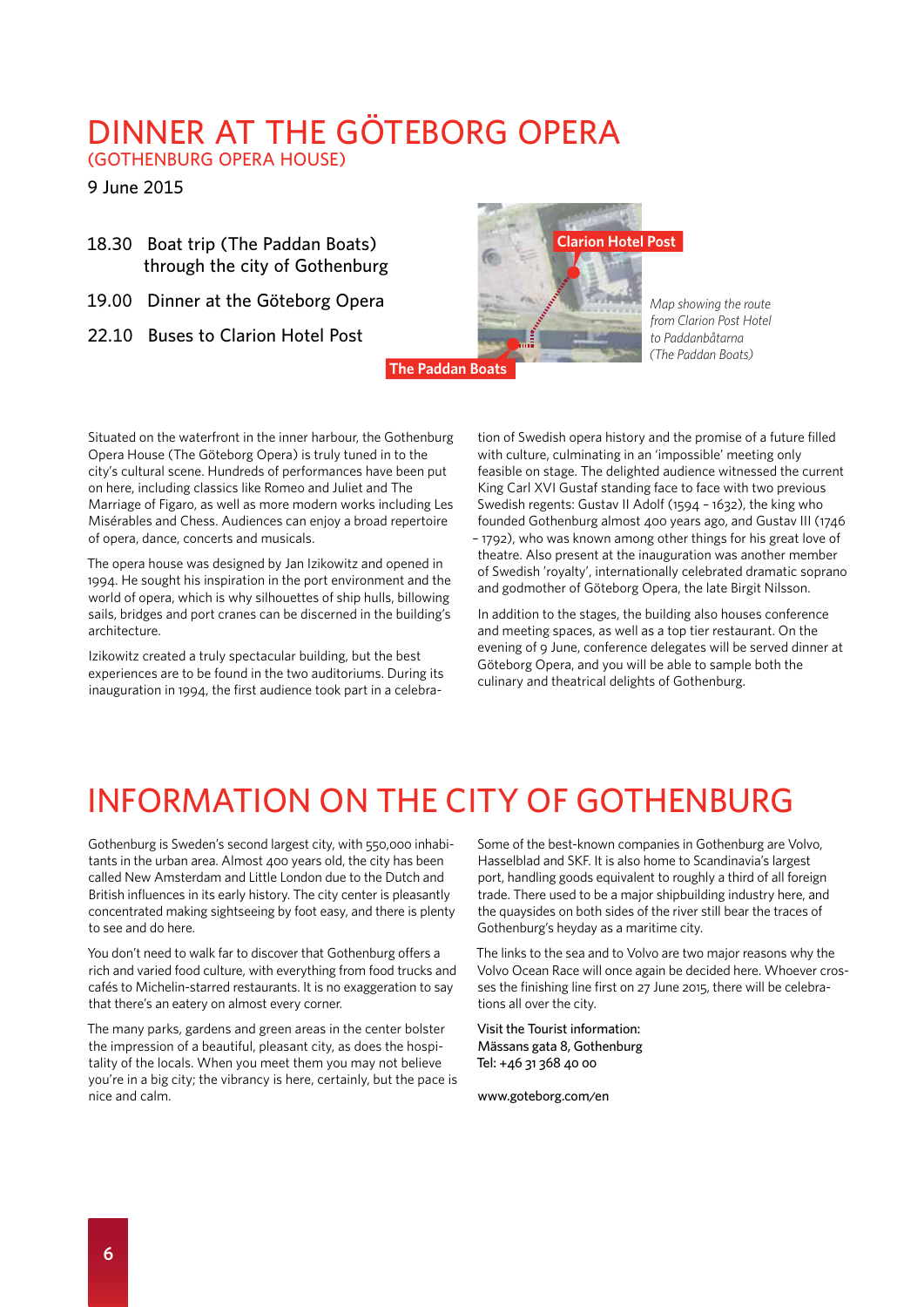







*Towards Zero Conference is organised by*

### Infrastructure Ministry of Enterprise and Innovation

The Ministry of Enterprise and Innovation is responsible for issues concerning regional development, energy, transport, infrastructure, information technology and the business sector. The Ministry is committed to creating a competitive and gender equal Sweden, and long-term sustainable growth. We work collaboratively with a range of national and international actors to achieve the Government's objectives. The Ministry is responsible for 23 agencies, including four public enterprises and one court of law. In the field of transport, the Ministry's overall objective is for Sweden to have an economically efficient, sustainable transport system for people and enterprises throughout the country.

www.government.se

### Swedish Transport Administration

The Swedish Transport Administration is responsible for the long-term planning of the transport system for road, rail, shipping and aviation. Our task is to develop an efficient and sustainable transport system from a perspective that encompasses all modes of transport. We work with long-term infrastructure planning in close dialogue with regions and municipalities. We are also responsible for building, operating and maintaining state roads and railways. In addition, we are responsible for ensuring that this infrastructure is used effectively and that it promotes safe and environmentally sound transportation.

www.trafikverket.se/en

### Swedish Transport Agency

The Swedish Transport Agency is working to achieve good accessibility, high quality, secure and environmentally aware rail, air, sea and road transport. We have overall responsibility for drawing up regulations and ensuring that authorities, companies, organisations and citizens abide by them.

www.transportstyrelsen.se/en